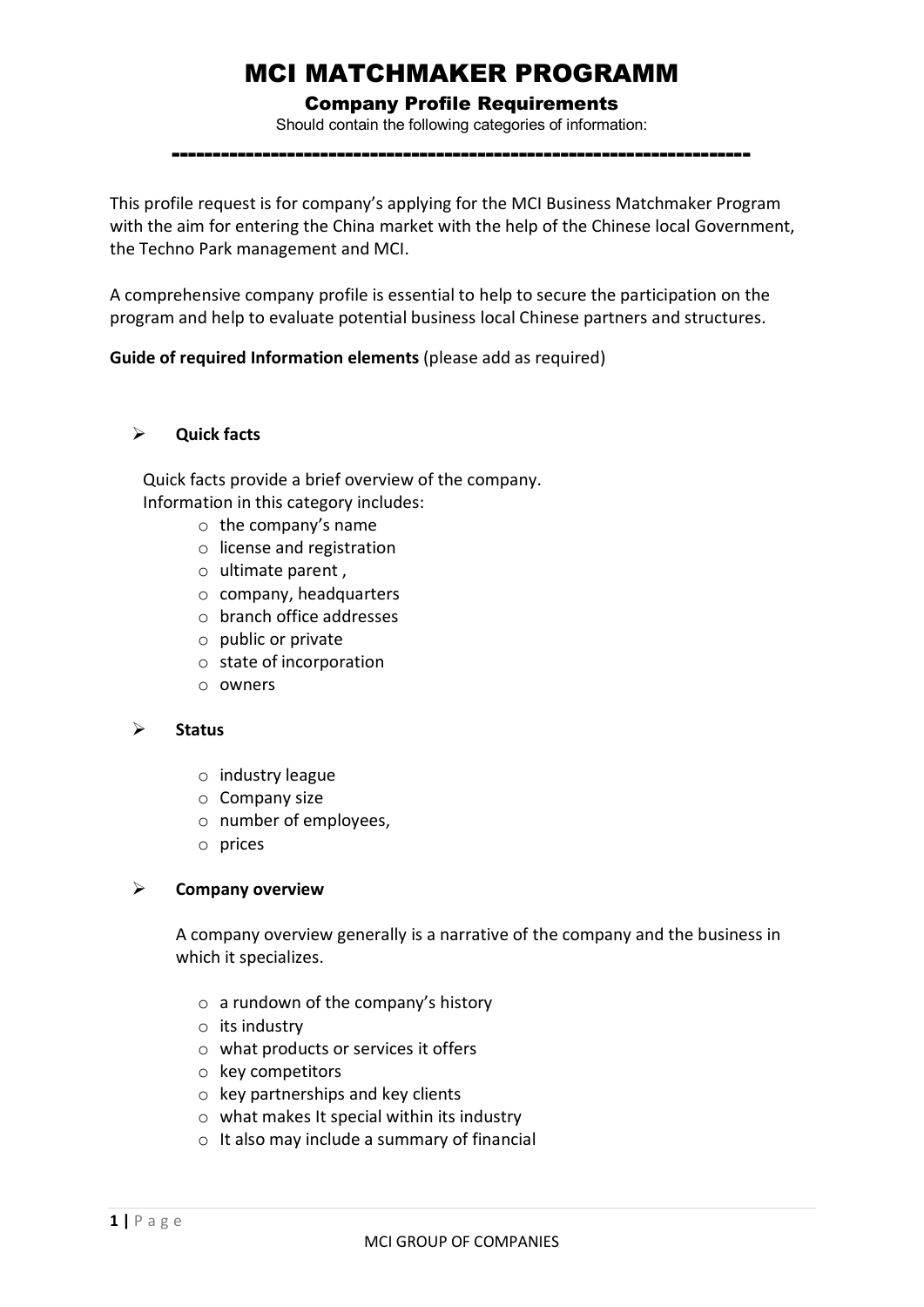# MCI MATCHMAKER PROGRAMM

## Company Profile Requirements

Should contain the following categories of information:

----------------------------------------------------------------------

#### **Key executives**

This section should include

- o the names of key executives
- o their biographies
- o key staff
- o schooling program
- o training program

#### **Recent key developments**

Researching key developments can help to give valuable information about a company.

- o projects on hand
- o planed projects
- o targets
- o market present and future
- o PR activities

#### **Legal issues**

To obtain a better overall picture of a company's legal matters

- o current court actions
- o past court cases
- o outstanding issues
- o staff cases

## **Technology**

Describe companies

- o technology
- o research
- o system

## **Company location(s)**

A company's location of

- o headquarters
- o branch offices